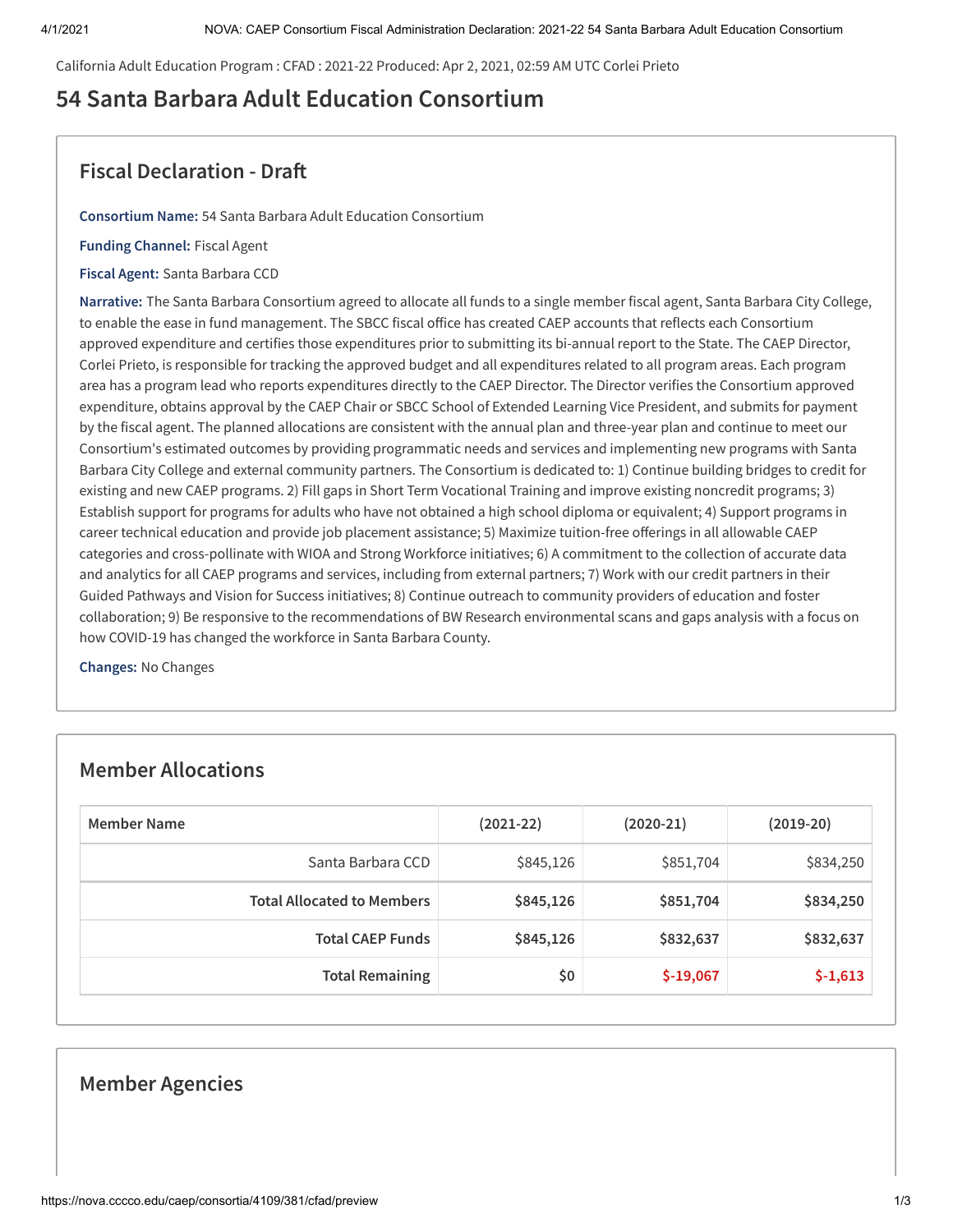| <b>Member Agency</b>                                | Member Type                      | Contact             | Phone          |
|-----------------------------------------------------|----------------------------------|---------------------|----------------|
| Santa Barbara CCD                                   | <b>District</b>                  | Corlei Prieto       | (805) 683-8285 |
| <b>Carpinteria Unified</b>                          | Unified School District          | Gerardo Cornejo     | (805) 684-4107 |
| Santa Barbara Co. Office of<br>Education            | County Office of Education (COE) | Sharon Brown        | (805) 937-8427 |
| <b>Santa Barbara County</b><br>Workforce Dev. Board | Other                            | Raymond L. McDonald | (805) 681-4431 |

## **Certification & Assurances**

By clicking "Approve" on the approval cards below, you are certifying the CFAD as well as confirming that you and ALL consortium members agree to the Assurances listed below.

#### **Assurances**

#### **Membership & Decision-Making**

- I certify that any community college district, school district, or county office of education, or any joint powers authority consisting of community college districts, school districts, county offices of education, or a combination of these, located within the boundaries of the adult education region shall be permitted to join the consortium as a member (EC 84905 (a)(b). (See Membership Box above).
- I certify that only members as described above (and in EC 84905) are allowed to join my consortium as members and participate in decision making and approvals whether in a public meeting, or via the NOVA planning, budgeting & expense reporting system.
- I certify that as a condition of joining a consortium, as a member, I shall commit to reporting any funds (as described in EC 84916) available to that member for the purposes of education and workforce services for adults and the uses of those funds through the annual Program Area exercise in NOVA for reporting leveraged funds, and instructional hours.
- I certify that as a member of the consortium my district shall be represented only by an official designated by the governing board of the member (EC 84905 (c)).
- I certify that as a member of the consortium, I shall participate in any decision made by the consortium (EC 84905 (d)(1)(A)).
- I certify that all decision made by the consortium and its members is final (EC 84905 (d)(1)(F)).
- I certify that I will adhere to the consortium rules and procedures and, as agreed upon by the consortium members, to any additional by-laws, charters, etc.

#### **Public Meetings**

- I certify that a proposed decision is considered at an open, properly noticed public meeting of the consortium at which members of the public may comment (EC 84905 (d)(1)(B)).
- I certify that the consortium has provided the public with adequate notice of a proposed decision and considered any comments submitted by members of the public, and any comments submitted by members of the public have been distributed publicly (EC 84905  $(d)(1)(C)$ ).
- I certify that the consortium has requested comments regarding a proposed decision from other entities located in the adult education region that provide education and workforce services for adults (EC 84905 (d)(1)(D)(i)).
- I certify that the consortium has requested comments regarding a proposed decision from other entities located in the adult education region that provide education and workforce services for adults (EC 84905 (d)(1)(D)(i)).